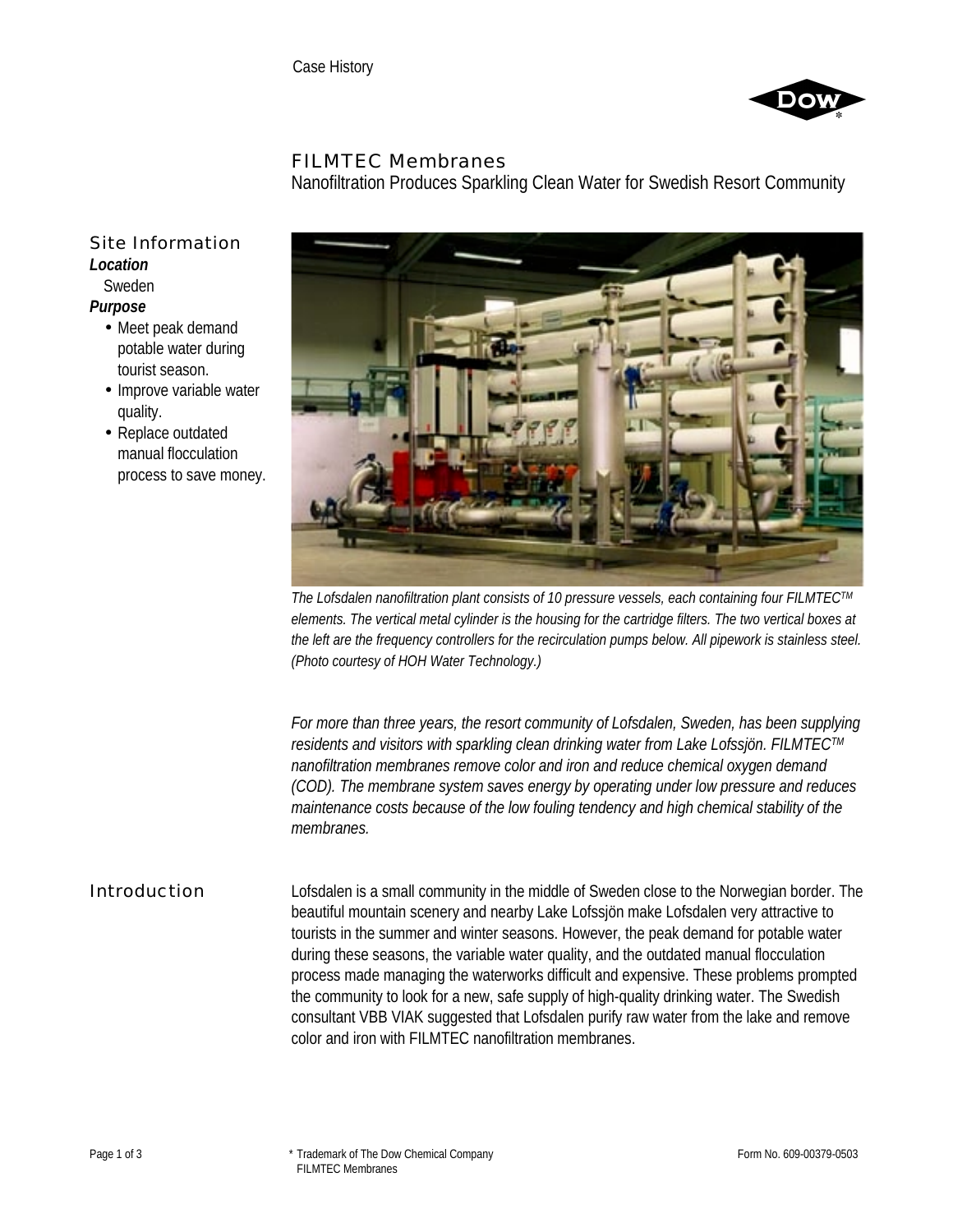| The Nanofiltration<br>Plant | The plant was built by HOH Vattenteknik. Because demand varies daily, the capacity was<br>designed to vary from 4 to 30 m <sup>3</sup> /h (1,056 to 7,920 gal/h) at a recovery of 85%. The<br>FILMTEC NF255-400 membrane was selected to meet the requirements above while<br>removing color and iron and reducing COD. These elements have the added advantage of<br>low operating pressure for energy savings, low fouling tendency, and high chemical stability<br>to resist the effects of harsh cleaning compounds. FILMTEC NF255 membrane is the<br>precursor to the current FILMTEC NF270 membrane. Both are thin-film composite<br>membranes with a barrier layer of polypiperazine amide, a development that originated from<br>the world's largest nanofiltration project (140,000 m <sup>3</sup> /d) of Mery-sur-Oise near Paris, France.<br>The Mery-sur-Oise project also uses FILMTEC elements. |
|-----------------------------|---------------------------------------------------------------------------------------------------------------------------------------------------------------------------------------------------------------------------------------------------------------------------------------------------------------------------------------------------------------------------------------------------------------------------------------------------------------------------------------------------------------------------------------------------------------------------------------------------------------------------------------------------------------------------------------------------------------------------------------------------------------------------------------------------------------------------------------------------------------------------------------------------------------|
|                             | The membrane system is a single-stage design with concentrate recirculation. Ten pressure<br>vessels, each containing four membrane elements, are arranged in parallel. To minimize<br>downtime, both the system feed pump and the concentrate recirculation pump are installed<br>with a redundant pump in parallel. All pumps are controlled by frequency converters, so that<br>they operate at just the required pressure. This is an important means of saving energy,<br>given the varying output and a feed water temperature range of 1 to 20°C.                                                                                                                                                                                                                                                                                                                                                      |
|                             | From an open, submerged intake in the level-regulated lake, the raw water is pretreated by<br>rapid sand filtration and cartridge filtration. The permeate is stabilized by carbon dioxide<br>injection and limestone filtration, with a low level of chlorination to further ensure water<br>quality. The distribution net is widespread, covering many outlying areas inhabited only<br>during resort seasons. There is an elevated tank that helps compensate for this varying<br>instantaneous demand. The concentrate stream from the nanofiltration plant is returned to<br>the lake.                                                                                                                                                                                                                                                                                                                   |
| Membrane<br>Performance     | The plant began operation in November 1998 and has been supplying high-quality drinking<br>water to the community since then. All quality parameters are better than required. Regular<br>checks at consumer intake points consistently show the absence of bacteria, although the<br>dosage of chlorine is very low-the concentration of free chlorine in the distributed water<br>ranges from 0.02 to 0.05 mg/L (0.02 to 0.05 ppm). The use of nanofiltration has generally<br>decreased the need for chlorination of the distribution network.                                                                                                                                                                                                                                                                                                                                                             |
|                             | Table 1 shows a typical example of a feed and permeate water analysis. The feed water has<br>a very low salt concentration, mainly calcium bicarbonate. The rejection of organic matter,<br>iron, and aluminum is very high. Divalent and monovalent ions are rejected to a lesser<br>degree, and silica passes almost completely.                                                                                                                                                                                                                                                                                                                                                                                                                                                                                                                                                                            |
|                             | During the first two years, the operation of the plant was optimized to reduce the cost of the<br>purified water. The permeate flow rate is now being kept constant at 27 m <sup>3</sup> /h at 75%<br>recovery with a concentrate recycle flow rate of 50 m <sup>3</sup> /h. The daily water demand can<br>change instantly from 50 to 550 m <sup>3</sup> , and it is managed by taking the plant online and offline<br>as needed.                                                                                                                                                                                                                                                                                                                                                                                                                                                                            |